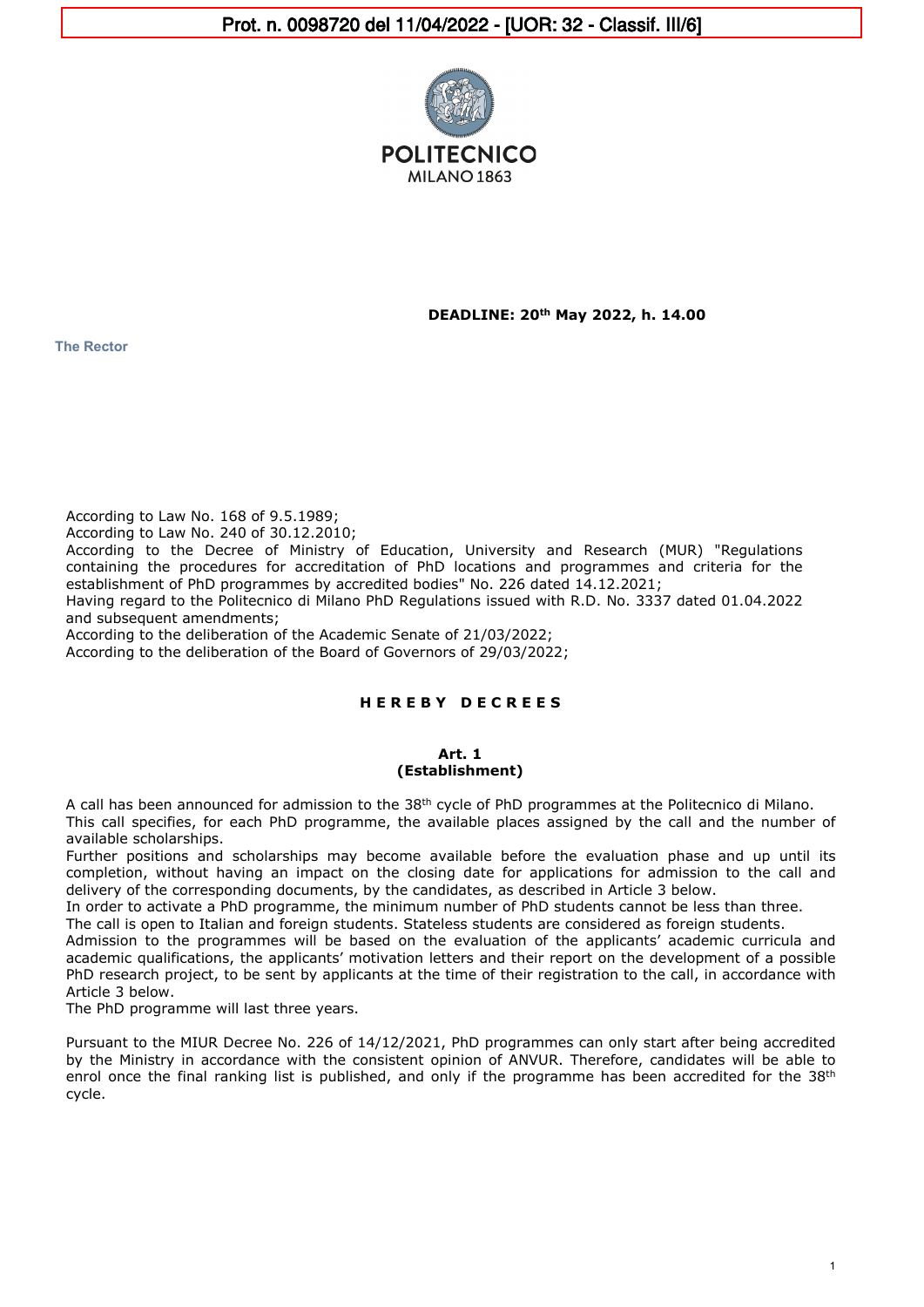

## **Art. 1 bis (Types of positions)**

The PhD available places fall within the following categories:

a) places with doctoral scholarships provided by the Politecnico di Milano. Scholarships can be open subject or connected to a specific research theme.

b) places without doctoral scholarships provided by the Politecnico di Milano.

| TABLE OF AVAILABLE PLACES 38th cycle                             |                         |                         |  |
|------------------------------------------------------------------|-------------------------|-------------------------|--|
|                                                                  | <b>TOTAL</b>            | <b>No. SCHOLARSHIPS</b> |  |
| <b>NAME OF PHD PROGRAMME</b>                                     | <b>AVAILABLE</b>        | (including thematic     |  |
|                                                                  | <b>PLACES</b>           | and interdisciplinary)  |  |
| ARCHITECTURE, BUILT ENVIRONMENT AND                              |                         |                         |  |
| <b>CONSTRUCTION ENGINEERING</b>                                  | 17                      | 14                      |  |
| <b>BIOENGINEERING</b>                                            | $\overline{10}$         | 8                       |  |
| <b>INDUSTRIAL CHEMISTRY AND CHEMICAL ENGINEERING</b>             | 10                      | 8                       |  |
| PRESERVATION OF THE ARCHITECTURAL HERITAGE                       | 6                       | 5                       |  |
| DATA ANALYTICS AND DECISION SCIENCES                             | 6                       | $\overline{\mathbf{5}}$ |  |
| <b>DESIGN</b>                                                    | 11                      | $\mathbf{9}$            |  |
| <b>PHYSICS</b>                                                   | 25                      | 20                      |  |
| <b>AEROSPACE ENGINEERING</b>                                     | 10                      | 8                       |  |
| <b>ENVIRONMENTAL AND INFRASTRUCTURE ENGINEERING</b>              |                         |                         |  |
| Area 1. Water Science and Engineering                            | 1                       | 1                       |  |
| Area 2. Transport Infrastructure and Geosciences                 | 1                       | $\mathbf{1}$            |  |
| Area 3 Environmental and Hydraulic Engineering and Geomatics     | 5                       | 4                       |  |
| <b>MATERIALS ENGINEERING</b>                                     | 8                       | 6                       |  |
| <b>INFORMATION TECHNOLOGY</b>                                    |                         |                         |  |
| Area 1. Computer Science and Engineering                         | 9                       | $\overline{\mathbf{z}}$ |  |
| Area 2. Electronics                                              | 7                       | 5                       |  |
| Area 3. Systems and Control                                      | 8                       | 6                       |  |
| Area 4. Telecommunications                                       | $\overline{\mathbf{5}}$ | 4                       |  |
| <b>ELECTRICAL ENGINEERING</b>                                    | $\overline{\mathbf{6}}$ | $\overline{\mathbf{5}}$ |  |
| <b>MANAGEMENT ENGINEERING</b>                                    | 18                      | 14                      |  |
| <b>MECHANICAL ENGINEERING</b>                                    |                         |                         |  |
| Area 1. Advanced Materials and Smart Structures                  | 9                       | 7                       |  |
| Area 2. Sustainable Mobility                                     | $\overline{\mathbf{5}}$ | 4                       |  |
| Area 3. Engineering Design and Manufacturing for the Industry of |                         |                         |  |
| the Future                                                       | 10                      | 8                       |  |
| Area 4. MeccPhD International Track                              | $\mathbf 0$             | $\mathbf 0$             |  |
| STRUCTURAL, SEISMIC AND GEOTECHNICAL ENGINEERING                 | 8                       | 6                       |  |
| MATHEMATICAL MODELS AND METHODS IN ENGINEERING                   | 10                      | 8                       |  |
| ARCHITECTURAL, URBAN AND INTERIOR DESIGN                         | 5                       | 4                       |  |
| <b>ENERGY AND NUCLEAR SCIENCE AND TECHNOLOGY</b>                 | 14                      | 11                      |  |
| <b>SCIENCE, TECHNOLOGY AND POLICY FOR SUSTAINABLE</b>            |                         |                         |  |
| <b>CHANGE</b>                                                    | 5                       | 4                       |  |
| URBAN PLANNING, DESIGN AND POLICY                                | $\overline{\mathbf{3}}$ | $\overline{\mathbf{3}}$ |  |

Each PhD programme can provide as extra positions, up to 2 positions for higher education apprenticeships, on the basis of specific agreements with interested companies, up to 2 positions for public employees on paid leave, and up to 3 positions for candidates with scholarships provided by Italian and foreign bodies without previous agreement.

All research themes, specific activities and economic conditions can be consulted on the web page "Areas, subjects and thematic of research published in the call", <https://www.dottorato.polimi.it/index.php?id=428&L=1>

The subjects of the thematic scholarships can be consulted at the web page "Thematic Scholarship", <https://www.dottorato.polimi.it/index.php?id=424&L=1>

The positions and scholarships available may be increased up until completion of all evaluations.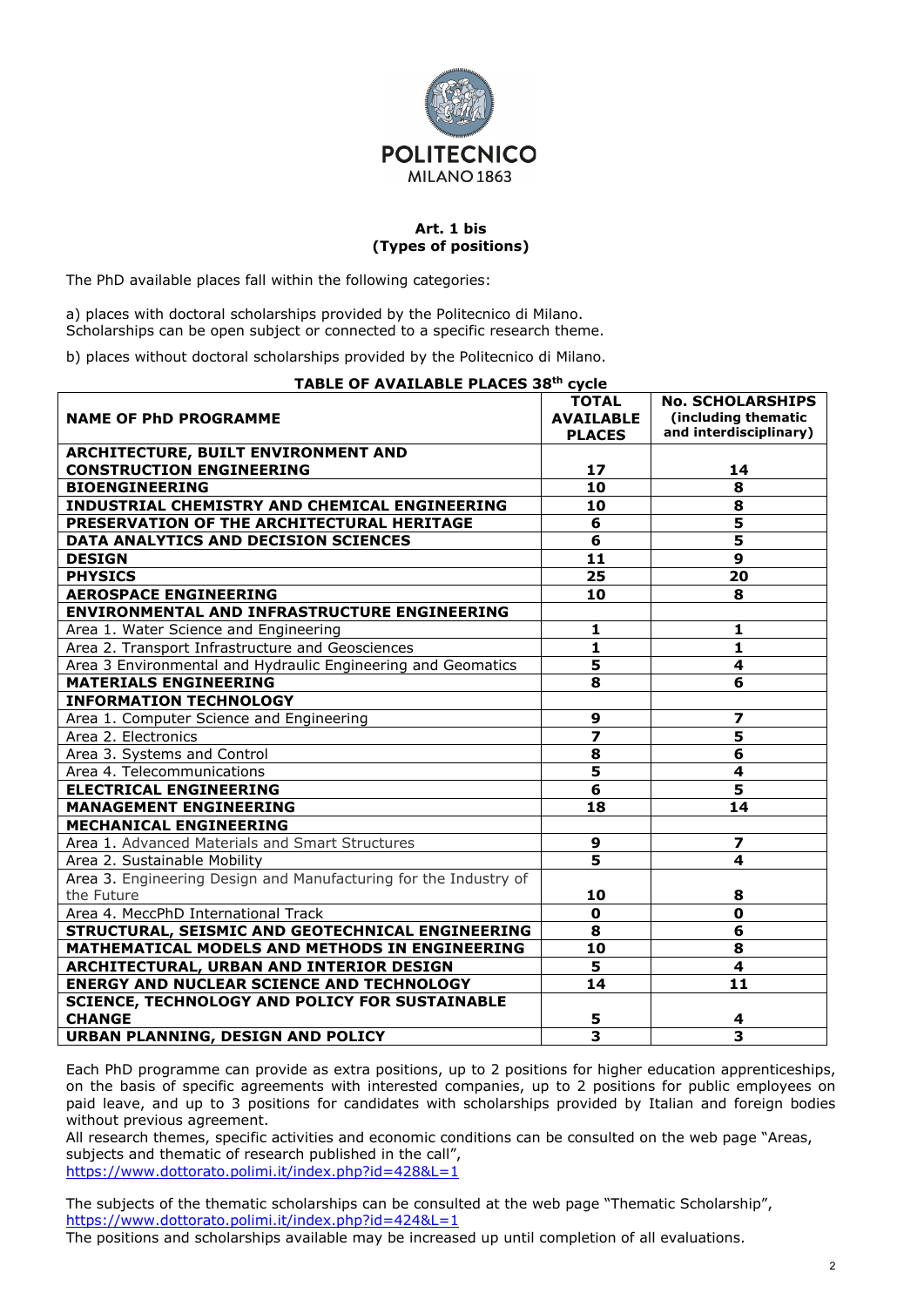

## *Interdisciplinary scholarships program*

Within the group of thematic scholarships of the previous table, Politecnico di Milano issues **27** scholarships with the aim of supporting interdisciplinary research on the following thematic. Each interdisciplinary scholarship is associated with doctoral research which involves two different doctoral programmes.

| <b>Thematic</b>          | N.             | <b>PhD programmes involved</b>                                                                                                                                                                                                                                                                                                                                                                                                                           |  |
|--------------------------|----------------|----------------------------------------------------------------------------------------------------------------------------------------------------------------------------------------------------------------------------------------------------------------------------------------------------------------------------------------------------------------------------------------------------------------------------------------------------------|--|
|                          | scholarships   |                                                                                                                                                                                                                                                                                                                                                                                                                                                          |  |
| Industry 4.0             | 10             | Architecture, Built Environment and Construction Engineering<br>Bioengineering<br>Data Analytics and Decision Sciences<br>Design<br>Physics<br>Aerospace Engineering<br><b>Information Technology</b><br><b>Materials Engineering</b><br><b>Electrical Engineering</b><br><b>Mechanical Engineering</b><br>Structural Seismic and Geotechnical Engineering<br>Energy and Nuclear Science and Technology                                                  |  |
| <b>Smart cities</b>      | $\overline{7}$ | Architecture, Built Environment and Construction Engineering<br>Aerospace Engineering<br>Environmental and Infrastructure Engineering<br><b>Information Technology</b><br><b>Materials Engineering</b><br>Management Engineering<br><b>Mechanical Engineering</b><br>Mathematical Models and Methods in Engineering<br>Structural Seismic and Geotechnical Engineering<br>Energy and Nuclear Science and Technology<br>Urban Planning, Design and Policy |  |
| <b>Health</b>            | 4              | Bioengineering<br>Industrial Chemistry and Chemical Engineering<br>Physics<br>Data Analytics and Decision Sciences<br>Design<br>Environmental and Infrastructure Engineering<br><b>Information Technology</b>                                                                                                                                                                                                                                            |  |
| <b>Horizon Europe</b>    | 4              | Industrial Chemistry and Chemical Engineering<br>Environmental and Infrastructure Engineering<br><b>Information Technology</b><br><b>Electrical Engineering</b><br><b>Materials Engineering</b><br>Mathematical Models and Methods in Engineering<br>Architectural Urban and Interior Design<br>Urban Planning, Design and Policy                                                                                                                        |  |
| <b>Cultural Heritage</b> | 2              | Architecture, Built Environment and Construction Engineering<br>Preservation of the Architectural Heritage<br>Management Engineering                                                                                                                                                                                                                                                                                                                     |  |

### **TABLE OF INTERDISCIPLINARY SCHOLARSHIPS**

All research themes, specific activities and economic conditions of interdisciplinary scholarships can be consulted at the aforementioned web page "Areas, subjects and themes of research published in the call", and at the specific web page "Interdisciplinary Scholarships",

<https://www.dottorato.polimi.it/index.php?id=422&L=1>

The candidate interested in one or more of the doctoral researches mentioned above, must apply for the PhD Programmes associated with each specific scholarship, and opt for these scholarships by following the instructions provided for thematic scholarships optioning.

The PhD Programmes on which the Interdisciplinary scholarships are based are on the web page <https://www.dottorato.polimi.it/index.php?id=422&L=1> **(column "Awarding PhD programme").**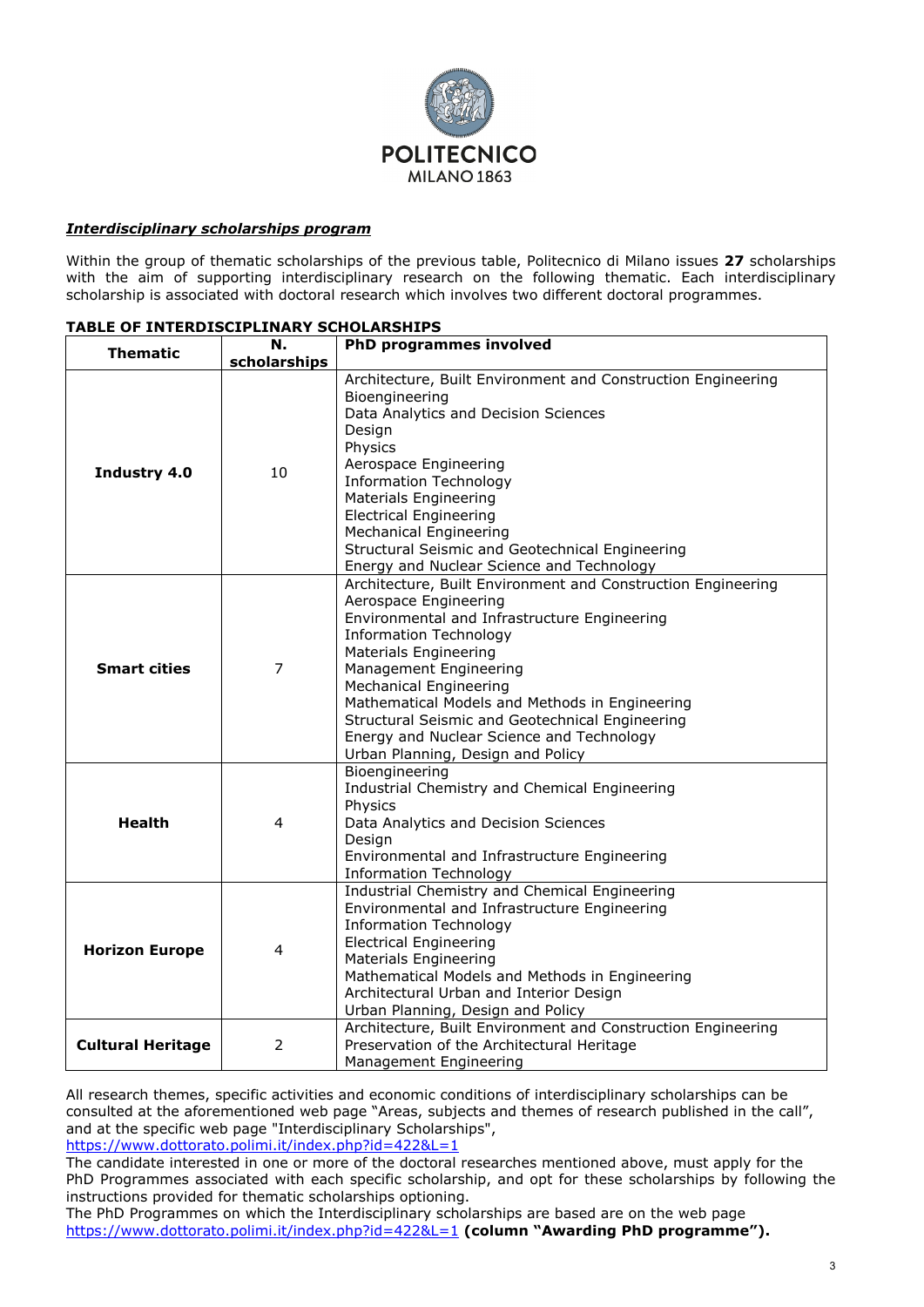

## *Special places in Politecnico di Milano Residences for "away from home" PhD students*

Politecnico di Milano offer to the best-ranked winners of this call (among those who selected this option upon application), 40 places in its residences, in single rooms located in areas reserved for PhD candidates. The residences with these areas are the following:

- Pareto Residence (in via Maggianico, Milan). Price agreed: EUR 250,00/month for a single room.
- Einstein Residence (in via Einstein, Milan). Price agreed: EUR 250,00/month for a single room.

### **The only necessary condition to compete for the accommodation is being an "away from home" \* student.**

**PhD candidates are considered as being "away from home" if they do not reside ("usual residence") in a municipality belonging to the Milan urban area (see note below), and from where it is not possible to reach the campus where their programme is located, within 90 minutes by public transportation. At the time of the accommodation assignment the residence must not coincide with the locations mentioned below.**

**Places will be assigned in single rooms in shared apartments with other PhD students or students of the Politecnico di Milano, regardless of their gender.**

#### **In case of cancellation from the assigned accommodation during the first six months, the deposit will not be refunded.**

Single rooms at the preferential price above will be allocated to candidates who have applied for it and have obtained the highest total scores in the general ranking list, in proportion to the number of scholarships assigned to each Phd programme, within the limits of available places.

In the case of having the same score, gender balance is taken into account (the gender that prevails is the less represented one among candidates placed in higher positions of the same ranking list). Where there are further equal results, the younger candidate will prevail.

In case of withdrawal, the rooms will be proposed for the account of the highest scores in the general ranking.

After the publication of the ranking of the winners of accommodation at discounted rates, in case of any waiver, any available place will be assigned, following the order of the ranking, by October 2022.

In case of withdrawal, the rooms will be assigned considering the highest scores in the general ranking.

Any additional place that will become available after the start of the cycle, it will still be reassigned to those entitled.

These replacements, after the beginning of the Academic Year, will not consider the current domicile of the candidates in the ranking.

Further information on the abovementioned residences can be found at [www.residenze.polimi.it](http://www.residenze.polimi.it/)

The candidate beneficiary of accommodation will be required to pay a security deposit of Euro 500,00, with the methods and terms indicated in a special notice that will be sent by e-mail by mid-September.

<sup>\*</sup> Below, you can find the urban area municipalities of the province of Milan (Regional Law No. 6/2012, Article 2 paragraph 3, letter b):

Cinisello Balsamo, Sesto San Giovanni, Cologno Monzese, Vimodrone, Segrate, Pioltello, Peschiera Borromeo, S. Giuliano, S. Donato M.se, Locate Triulzi, Opera, Pieve Emanuele, Basiglio, Rozzano, Assago, Buccinasco, Corsico, Trezzano sul Naviglio, Cesano Boscone, Cusago, Bareggio, Settimo M.se, Cornaredo, Pero, Rho, Arese, Bollate, Novate M.se, Cormano, Cusano M.no, Bresso.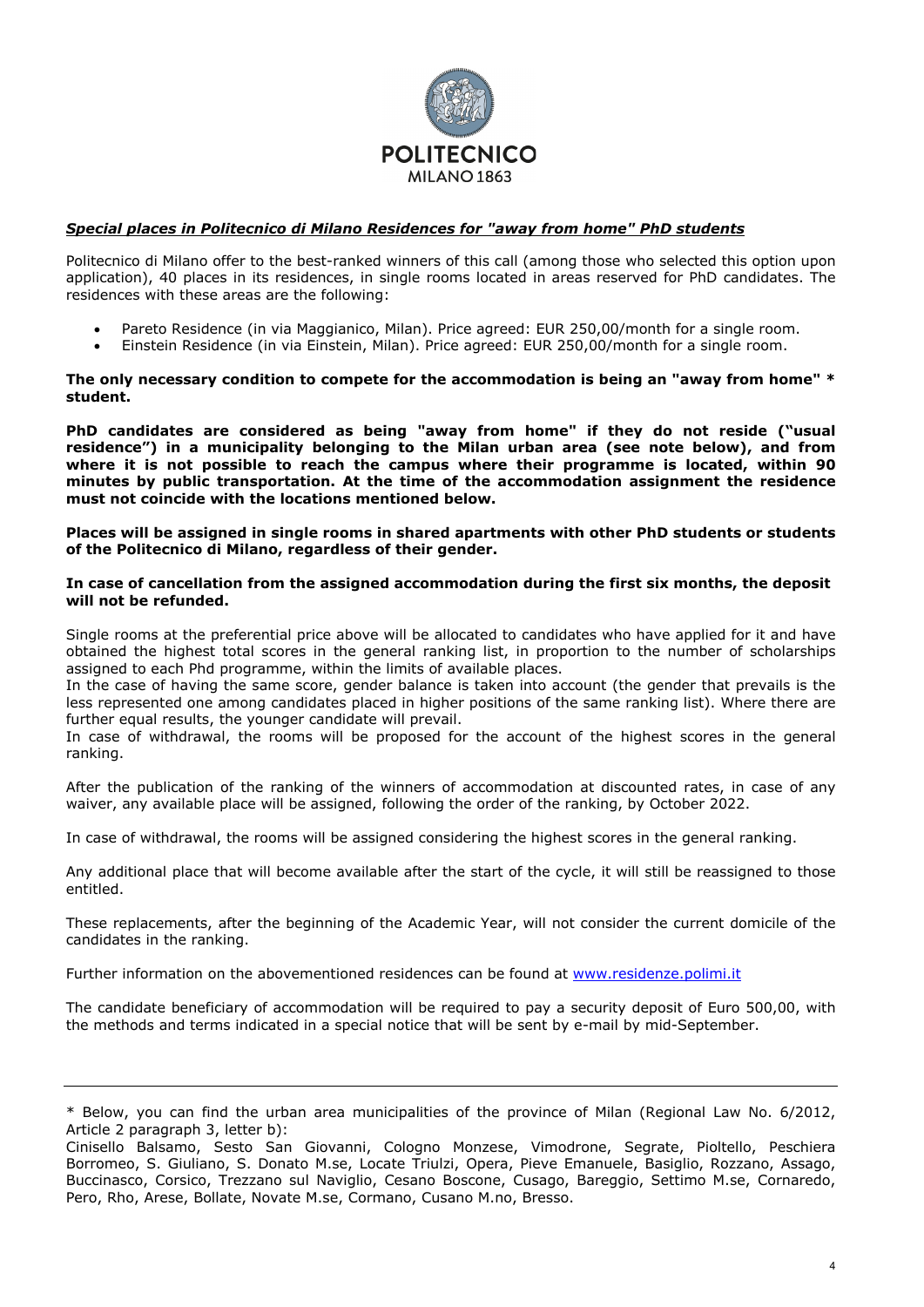

### **Art. 2 (Requirements for admission to the call)**

Applications may be submitted by Italian and foreign students holding a university degree obtained under the educational system in force prior to M.D. n. 509 dated 03/11/1999, or a Laurea Specialistica (equivalent to a Master) obtained in accordance with M.D. n. 509 dated 03/11/1999, or a Laurea Magistrale (equivalent to a Master) obtained in accordance with M.D. n. 270 dated 22/10/2004, or similar academic qualifications obtained abroad that are equivalent in terms of duration and contents to the Italian qualifications and qualified as fit by the Selection Committee.

Where there are foreign qualifications, applicants must submit all documents required to enable the Selection Committee to establish the eligibility of the qualifications obtained abroad.

Only applicants who meet the following requirements can apply for the call:

- have obtained a *Laurea Magistrale* in Italy (or equivalent qualifications that are valid for admission to PhD programmes) **with a final score no lower than 95/110 or 86/100**;
- for qualifications obtained abroad, have **the minimum average score in exams indicated in the**  appendix to the call (attachment 1). For the Countries not included in this list, the evaluation will be carried out directly by the Selection Committee.

Former PhD candidates of Politecnico di Milano cannot participate in the call for the same programme if they have been issued a measure of exclusion from the programme in the last 5 years.

Candidates who are not in possession of the required qualification at the closing date of this call may also apply for it. Following the assessment by the Selection Committee, any admission of such applicants to PhD programmes will be "subject to verification".

In any event, the academic qualifications must be awarded before enrolment and no later than 31<sup>st</sup> October 2022, with the minimum marks indicated above. Otherwise, applicants will lose their right to be admitted to the PhD programme.

Certified knowledge of English is required from all candidates. They are required to submit one of the certificates listed below by and no later than 31<sup>st</sup> October 2022, if they have not already submitted it at the closing date of this call.

Failure to submit the requested certificates by the above-mentioned deadlines irrevocably entails the loss of the right to enrol.

Below is a list of the certifications accepted by the Politecnico di Milano and the corresponding levels.

| <b>TEST</b>                                                    | <b>MINIMUM LEVEL REQUIRED</b>            |
|----------------------------------------------------------------|------------------------------------------|
| CAMBRIDGE                                                      | $\ge$ FCE grade B                        |
| CAMBRIDGE IELTS (International English Language<br>Testing I   | $\geq 6$                                 |
| System) (Academic)                                             |                                          |
| ETS - TOEFL (Test of English as a Foreign Language)            | paper based (total score): $\geq$ 547    |
| ETS - TOEFL (Test of English as a Foreign Language)            | computer based (total score): $\geq 210$ |
| ETS - TOEFL (Test of English as a Foreign Language)            | internet based (total score): $\geq$ 78  |
| ETS - TOEIC (Test of English for International Communication - | $\geq 720$                               |
| Listening and Reading Test)                                    |                                          |
| TRINITY COLLEGE LONDON                                         | $>$ ISF II                               |

The aforementioned certifications are valid regardless of the date when they were awarded.

Citizens of Countries in which English is an official language are not required to certify their knowledge of English. Similarly, applicants who have been awarded or will be awarded academic qualifications by an institute in which the courses were taught entirely in English for most of the course, are not required to certify their knowledge of English.

In this latter case, candidates are required to submit an official language certification from the corresponding academic institute.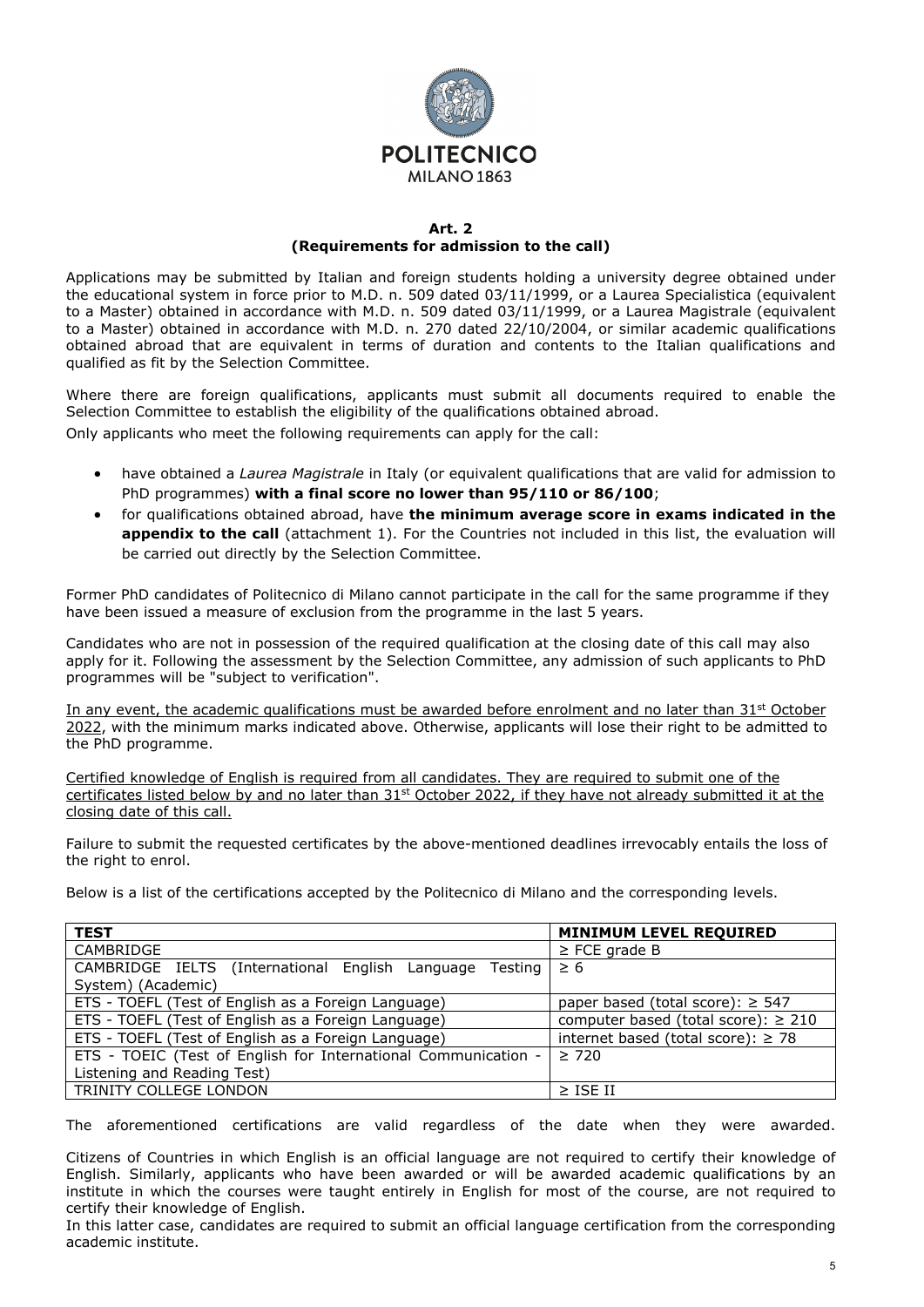

## **Art. 3 (Applications for admission to the call)**

Applications to the competition, one for each doctoral course for which you intend to compete, and its related documentation, must be completed, confirmed, and submitted exclusively through the online procedure available at [http://www.phd-admission.polimi.it](http://www.phd-admission.polimi.it/) maximum by **02 PM (Italian Time C.E.T.) on 20th May 2022**. For each application submitted a non-refundable contribution of € 25.82 is due and it is payable maximum by 20/05/2022. The payment of the contribution can be made through PAGO-PA online system, following the instruction given on the online application procedure. **After the deadline of 02 PM (Italian Time C.E.T.) on 20/05/2022, it will not be possible to confirm and send the applications to the competition or to access the payment procedure.**

After confirmation of their applications, by the closing date and using the same procedure, applicants express their intention to apply for one or more thematic scholarships.

The deadlines are to be considered final.

Until its confirmation, the application can be saved and changed by the applicant as many times as needed. Once confirmed, it can no longer be modified.

Applicants are required to check that the procedure is duly completed. Complaints relating to any information/bank system failures will not be accepted.

After the deadline of the call, it will be possible, exclusively for those who have applied for admission and expressed their willingness to compete for scholarships, to opt again for any new thematic scholarships **from 10.00 AM on 08th June, to 02.00 PM (Italian Time C.E.T.) on 15th June 2022** through the same procedure. At that stage it will also be possible to modify the options already made. Operations, other than those indicated above, will not be permitted.

In their applications for admission, applicants shall declare under their own responsibility:

- their personal data, including date and place of birth, residence and address chosen for the call purposes (specifying their postal code, phone number, email address). Applicants also undertake to promptly notify of any changes in their residence and/or address where communications are to be sent;
- nationality;
- academic qualifications held and required for admission to the PhD programme, awarded by an Italian University, specifying: date of award, corresponding University, official duration of the study programme, final score and corresponding score scale (if any);
- or
- academic qualifications held and required for admission to the PhD programme, awarded by a foreign University, specifying: date of award, corresponding University, official duration of the study programme, final score associated with the qualifications awarded and corresponding score scale, and all the documents necessary for the recognition and evaluation of the suitability of such qualifications, for the sole purpose of being admitted to the PhD programme;
- or
	- intention to obtain the qualifications by  $31<sup>st</sup>$  October 2022, specifying the University which will award the qualifications and the official duration of the study programme;
- or
- certification held proving their knowledge of the English language, as specified in art. 2 of this call;
- intention to produce, by and no later than the enrolment closing date, the certification proving their knowledge of English language, as specified in art. 2 of this call;
- **the PhD programme for which they wish to compete, with motivation letter for the admission to the chosen PhD programme (max 2000 characters);** at this point, candidates are required to specify the research areas (max 2, in order of preference) for which they intend to compete among those proposed in the specific PhD programme for which they are applying; furthermore, they are required to explain clearly the reasons for choosing PhD thematic scholarships, if any;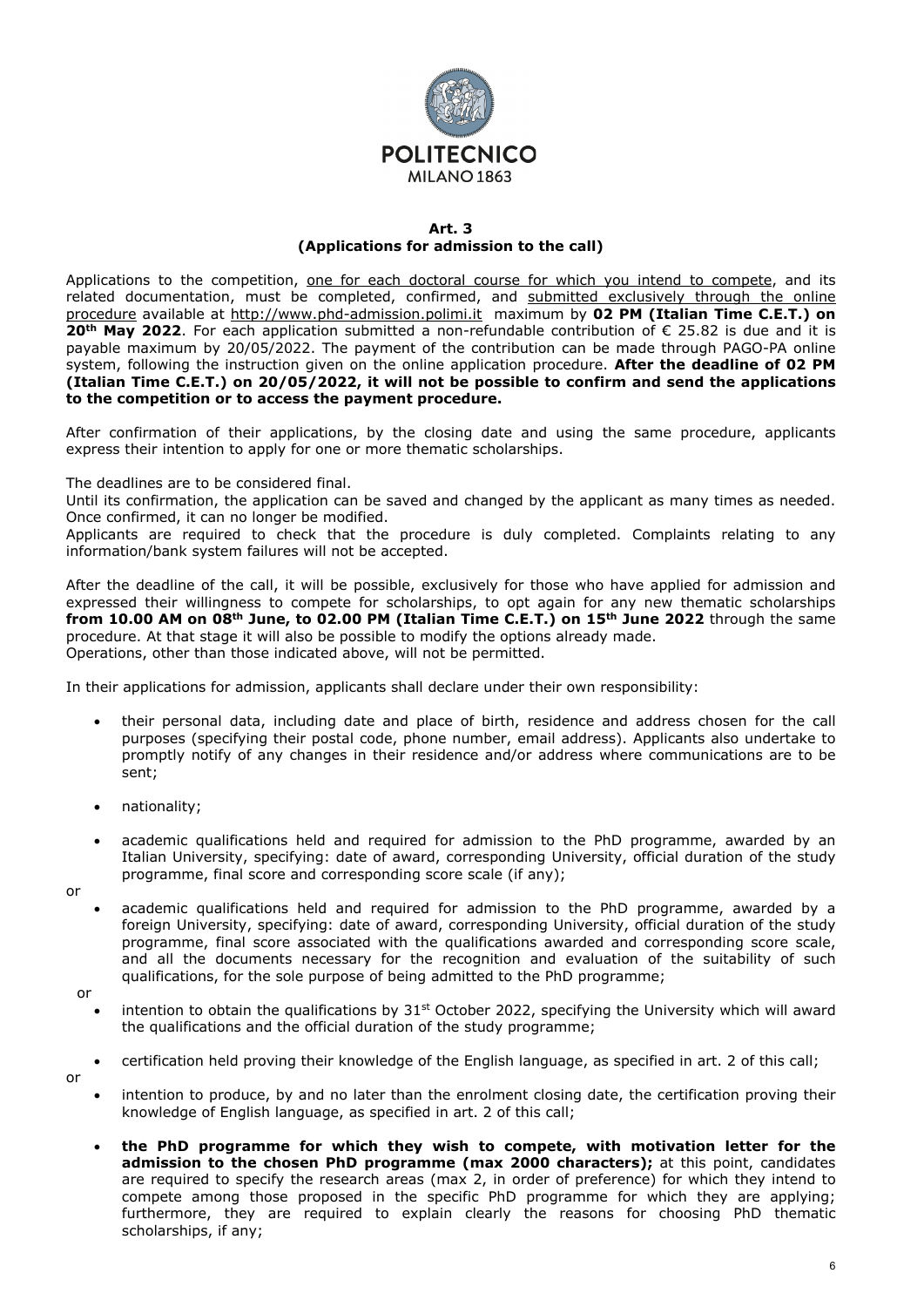

- contact details of up to 2 referees, together with their email address, phone number;
- **whether they intend to compete for any type of scholarship (either general or thematic or interdisciplinary scholarships)**; this option is binding for the allocation, of the scholarships, if awarded, and can be opted for, up until the application has been confirmed; this option is also binding for thematic or interdisciplinary scholarships, if there are any, referred to in the point below;
- **whether they intend to compete for one or more thematic or interdisciplinary scholarships among those announced by the PhD programme**. This option may be chosen after confirming one's application and in any event by **02.00 PM** on **20th May 2022** via the on-line procedure [http://www.phd-admission.polimi.it.](http://www.phd-admission.polimi.it/) After the deadline of the call, it will be possible to apply for **new thematic scholarships from 10.00 AM on 08th June, to 02.00 PM on 15th June 2022** with the same procedure. Thematic scholarships can be seen at the Web page

<https://www.dottorato.polimi.it/index.php?id=424&L=1>

- (for away-from-home candidates) whether they are interested in applying for the Politecnico di Milano accommodation at preferential rates; this option is binding;
- that they undertake to attend the PhD programme in accordance with the provisions set out in this call, in the [Politecnico di Milano PhD Regulations,](https://www.dottorato.polimi.it/fileadmin/user_upload/Regolamenti/Phd_Regulations_ENG.pdf) and the conditions set out by the Programme Faculty Board;
- to be aware that the originality of his/her publications and works provided for this application or during the doctoral career at the Politecnico di Milano can be checked by anti-plagiarism software;
- that they consent to verification of their qualifications being carried out at the universities of origin, and commit to giving any authorization that may be necessary to carry out those checks

Applicants shall attach to their application:

- a certificate proving his/her knowledge of English, as specified in art. 2 of this call;
- a PDF report illustrating the development of a possible PhD research project (minimum 4,000, maximum 8,000 characters, excluding bibliographies and pictures), prepared using the RTF form available in the procedure. If the aimed PhD programme includes research areas, applicants must attach a report for each – maximum two – research area for which they intend to compete. Please note that the research project illustrated in the report prepared for the competition is not necessarily the project that will be carried out during the PhD programme. If admitted, the research project that will in fact be carried out will be subsequently defined and approved by the Programme Faculty Board after the start of the PhD programme. The dissertation, complete with bibliographies and pictures must be contained in a single pdf file maximum size 3 MB;
- a *curriculum vitæ* in PDF format, using the template provided in RTF in the procedure. Applicants must supply the information requested in the CV template. In particular, the CV should include the list of the applicant's publications and a recent photo of the candidate. Furthermore, it can also contain no more than two attached documents (for instance, a portfolio and a publication, or 2 publications) chosen among those that are deemed most significant to illustrate the applicant's potential. The curriculum and its attachments, must be provided in a single file that shall not exceed 10 MB;
- PDF documents relating to all their University qualifications (awarded, or to be awarded), with the diploma in the original language, if available, the list of exams taken and the corresponding scores along with translations in Italian or English;
- a duly signed copy of their identification document; non-EU applicants must attach a copy of their passport, or of another identification document together with its translation in Italian or English;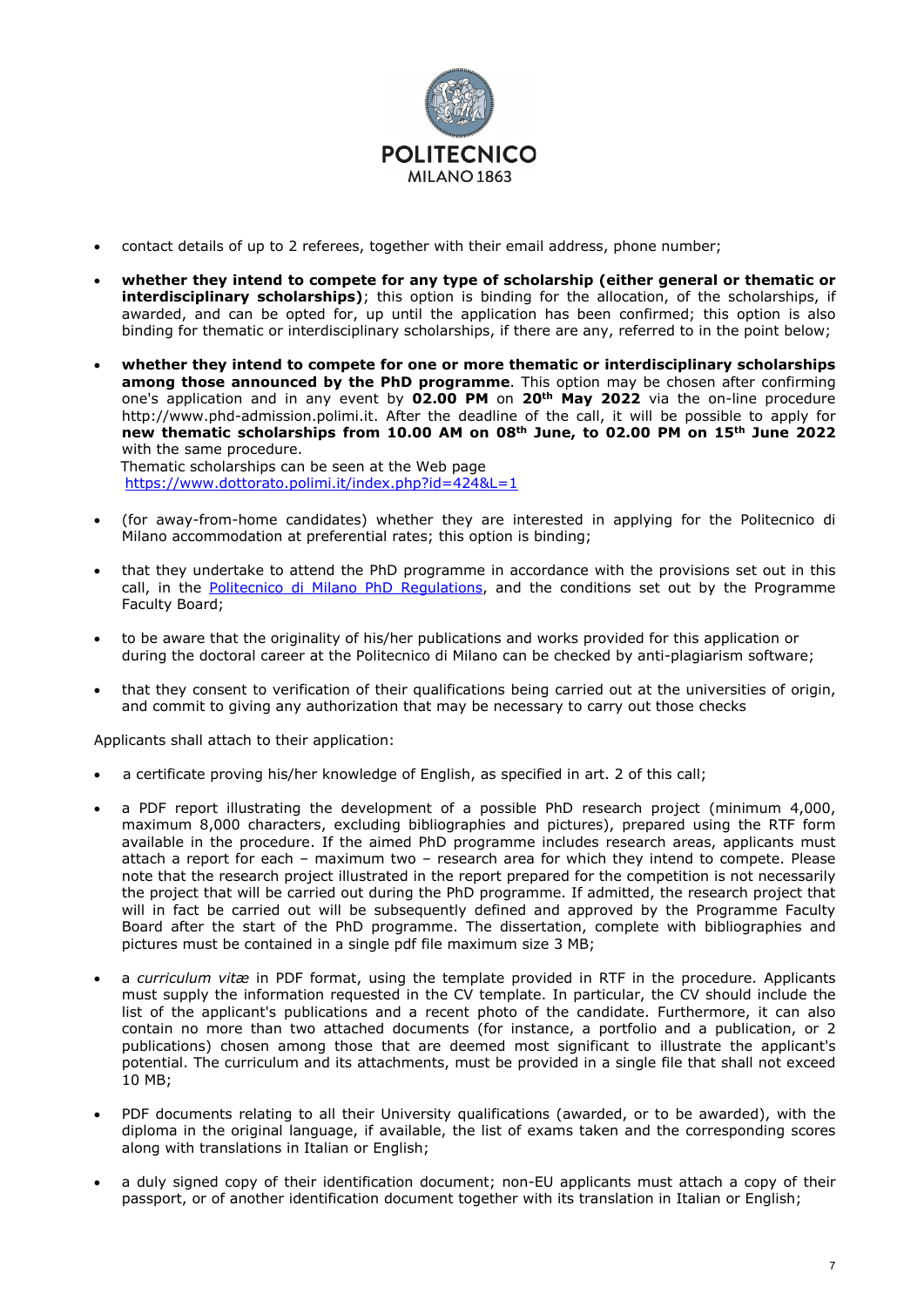

a copy of their Italian tax code. This request is mandatory for Italian applicants, while foreign applicants will be required to obtain and submit an Italian tax code to complete the enrolment.

A non-refundable contribution of € 25.82 is required for each application, to be paid by **20th May 2022**. It may be paid through PAGO PA, following the instructions in the on-line application procedure for submission.

All documents submitted may be in Italian or English. Documents written in other languages must be translated into Italian or English by the university of origin, or by an authorized institution.

The Administration can verify, at any time during the procedure or during the applicant's PhD career, the truthfulness of the declarations submitted, and can ask for the original copies of documents. It may thus exclude applicants from the selection at any time, with a valid reason, if they lack the requirements set out in this call.

### **Art. 4 (Selection Boards)**

The Selection Committees for admission to the PhD programmes referred to in this call are set up in accordance with the PhD Regulations of this University.

### **Art. 5 (Assessment Criteria)**

The applicants duly registered for the call will be admitted to the PhD programme after the Selection Committee's assessment of their eligibility, and subject to the number of positions available.

The applicant's eligibility for admission to the selected PhD programme is based on the assessment of their quality and their aptitude for scientific research in the research areas of the PhD programme for which they are competing. The assessment is based on their application documents and specifically on their curricula, motivation letters and reports illustrating the development of possible research projects in the specific areas of the PhD programme to which they are applying. As previously stated the research project submitted as part of the application does not necessarily represent the project that will be carried out during the PhD programme. If admitted, the research project that will actually be carried out will be subsequently defined and approved by the Programme Faculty Board after the start of the PhD programme, as laid down in the [PhD Regulations of Politecnico di Milano](https://www.dottorato.polimi.it/fileadmin/user_upload/Regolamenti/Phd_Regulations_ENG.pdf).

The Selection Committee has 100 points to assess each application.

If the PhD programme is divided into areas, the Selection Committee evaluates separately each area chosen by each applicant, in accordance with a maximum score of 100 points per area.

The score is divided up as follows:

- −curriculum: up to 45 points;
- −motivation letter: up to 15 points;
- −report illustrating the development of a possible research project in the areas of the PhD programme for which the applicant competes: up to 40 points.

Applicants are considered eligible if their application obtains a total score that is not below 60 points out of 100.

The Selection Committee may contact applicants for an interview to further discuss the material submitted.

Candidates that applied for one or more thematic scholarships will be assessed separately for each selected thematic scholarship provided they obtained a score of at least 60/100 in the general ranking.

The Committee shall assess the candidates interested in each thematic scholarship by assigning up to 100 points, distributed as above. The minimum score for being eligible for a thematic scholarship is 60/100.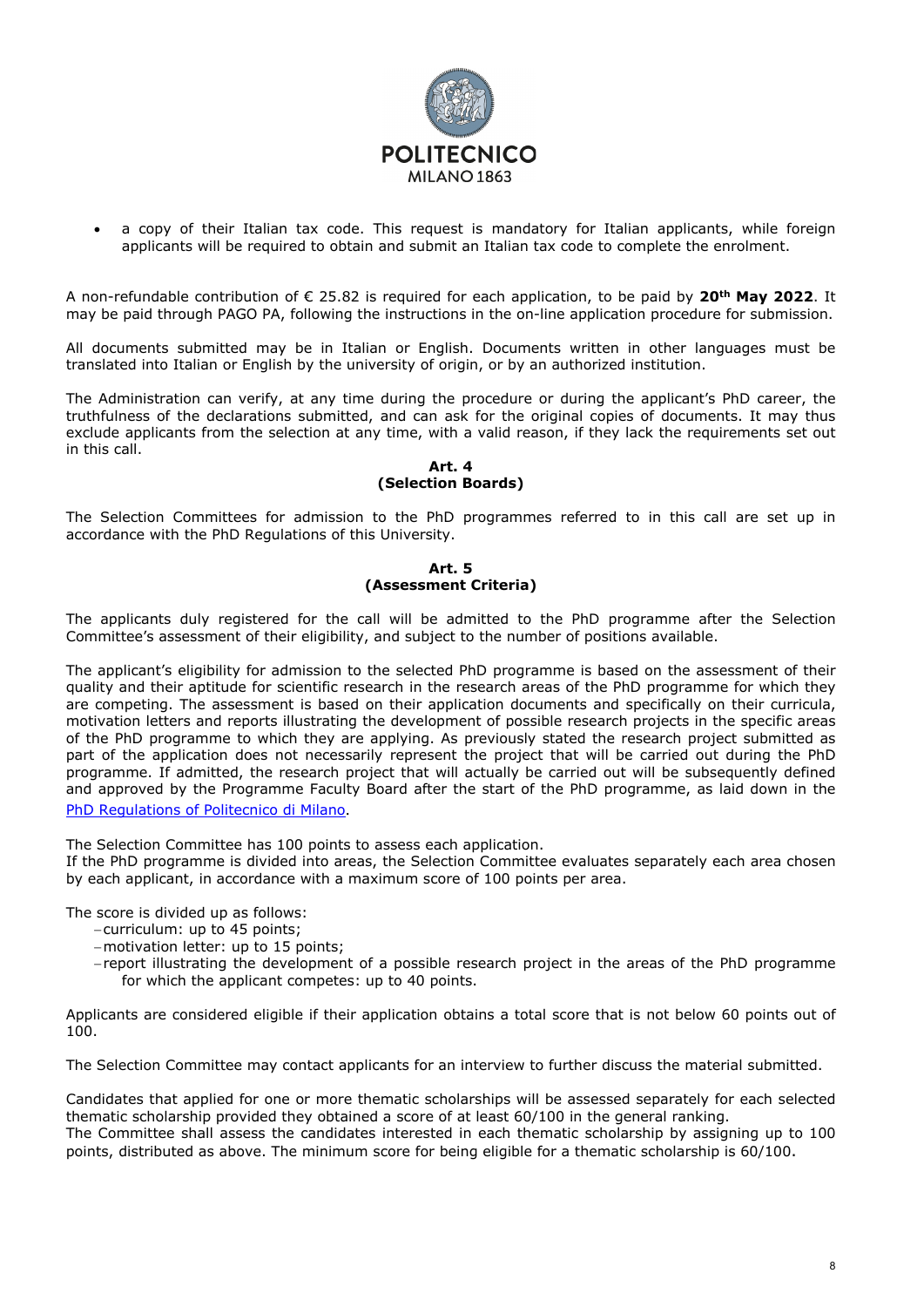

#### **Art. 6 (Ranking lists)**

At the end of the assessments, each Selection Committee draws up a ranking list, according to the criteria set out in the previous article

- for each programme or for each area, if areas are available.
- a ranking list for each thematic scholarship.

Places, with or without scholarships, will be allocated by the Selection Committee according to the order defined by the related ranking lists.

Candidates who rank in positions that make them eligible for more than one scholarship, will be assigned one of these possible scholarships by the Selection Committee.

**Candidates who do not accept the scholarships assigned by the committee, cannot benefit from other scholarships on the same PhD programme**.

In the case of having the same score, gender balance is taken into account (the gender that prevails is the less represented one among candidates placed in higher positions of the same ranking list). Where there are further equal results, the younger candidate will prevail.

The rankings will be published starting from **18th July 2022** on the web page "Rankings and replacements" <https://www.dottorato.polimi.it/index.php?id=430&L=1>

## **Art. 7 (Obligations after the publication of ranking lists)**

### **Acceptance of scholarship and PhD position**

Admitted candidates must fulfil the obligations below.

Through the online procedure [www.phd-admission.polimi.it](http://www.phd-admission.polimi.it/) **from 10.00 AM on 19th July 2022 to 02.00 PM on 09th September 2022**, they must declare:

in which PhD programme/area to which they have been admitted, they intend to enrol. The acceptance of the scholarship and/or PhD position for a programme/area is binding, and excludes the candidates from all other ranking lists

or

• whether they refuse the offer of the scholarship and/or PhD place for all the programmes/areas to which they have been admitted. In the event that only the scholarship is refused, applicants must specify, for each programme/area, whether they intend to enrol on the PhD programme, or if they wish to give up the PhD place too.

### **The renunciation to the scholarship, to the doctoral place or to the eligibility, will be irrevocable.**

#### **Failure to meet the obligations and deadlines indicated above implies irrevocably the loss of the applicant's right to the position with scholarship and PhD place.**

#### **Applicants admitted for places without a scholarship, if still interested in competing for a scholarship following refusals, must accept the PhD place by the deadline mentioned above.**

Candidates, who accept the scholarship and/or PhD place, may immediately proceed with enrolment, provided they have the academic qualifications and English language certificate required, and in any case within the deadline and according to the method set out in the following Art. 9.

Applicants deemed suitable but not admitted, who no longer wish to enrol, are asked to communicate their unwillingness to participate further as well, so as to make the positions available to other applicants as replacement positions.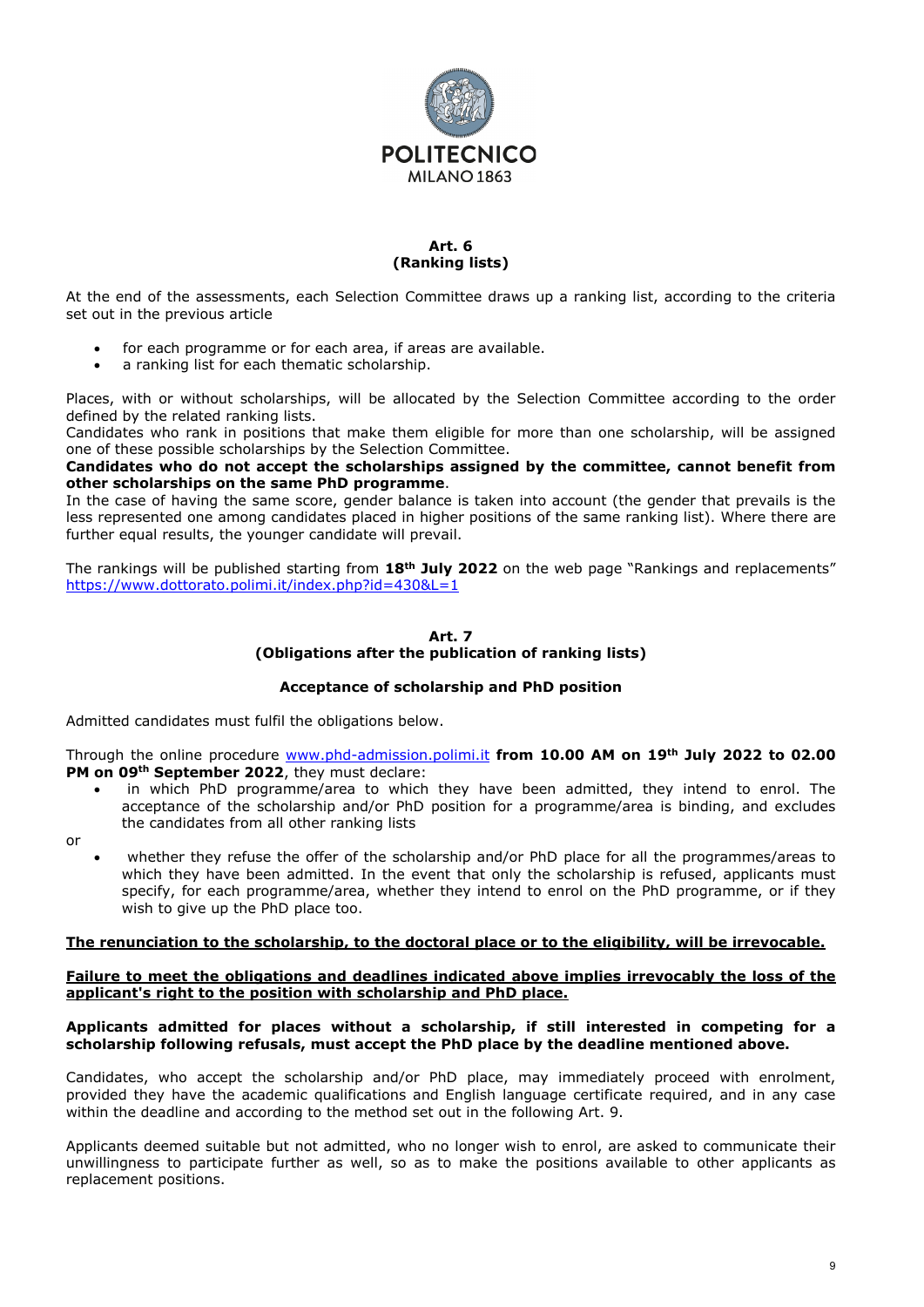

# **Art. 8 (Replacement)**

Upon fulfilment of the obligations provided by Art. 7, a replacement ranking list will be prepared for each programme/area, in accordance with the criteria of Art. 6. The replacement ranking lists will be published on the web page "Rankings and replacements" [www.dottorato.polimi.it/index.php?id=430&L=1](http://www.dottorato.polimi.it/index.php?id=430&L=1)

## **The replacement ranking list will be published starting from 27th September 2022.**

Candidates, admitted with a scholarship and/or a PhD place after the replacement phase, must complete the registration **by 02.00 PM on 02nd November 2022**, provided they hold the academic qualifications and English language certificate required.

#### **Art. 9 (Enrolment)**

In addition to the acceptance of the PhD place, with or without a scholarship, all candidates who are high enough on the ranking list to be eligible for admission as described in Articles 6, 7 and 8, must enrol following the procedures below. Otherwise, they will lose their right to be admitted to the PhD programme.

### **Candidates who wish to accept the PhD place, with or without a scholarship, after publication of the general ranking list must do so**

from 10.00 AM on 19th July 2022 to 02.00 PM (Italian time C.E.T.) on 2<sup>nd</sup> November 2022, provided they are in possession of the academic qualifications (with the required score) and the English level indicated in Article 2, by 31**st** October 2022.

### **Candidates who wish to accept the scholarship or paid place after publication of the replacement ranking list must do so**

from 10.00AM on 28<sup>th</sup> September 2022 to 02.00 PM (Italian time C.E.T.) on 2<sup>nd</sup> November 2021, provided they are awarded the academic qualifications with the score required and the English level indicated in Article 2 by 31**st** October 2022.

In both cases, the start of the PhD course activities is scheduled for November 2022.

The first payment of the scholarship for the months of November and December will be paid, in a single payment, on December.

From January 2023, the payments will be given approximately at the end of each month

After the end of the enrolment period, where there are vacancies as a result of refusals, each PhD programme may propose the enrolment to eligible candidates following the ranking order. In such cases, the enrolment procedure will be directly communicated to the interested candidates. These candidates must however have already been awarded the required academic qualification and the English language certification by the 31st October 2022.

Enrolment is to be carried out through the specific application, available at the website [www.phd-admission.polimi.it](http://www.phd-admission.polimi.it/)

Applicants who have foreign qualifications must submit, before the beginning of the course, the original documents listed below (this applies only to the academic qualification required for admission to the PhD programme), in accordance with the instructions which will be given by the PhD School Administration offices

Final qualification (diploma) in the original language and relative official translation in Italian

Final certificate with exams taken and relative translation in Italian

Declaration of equivalence issued by the diplomatic representation of the Country to which the national education system of the awarded qualification refers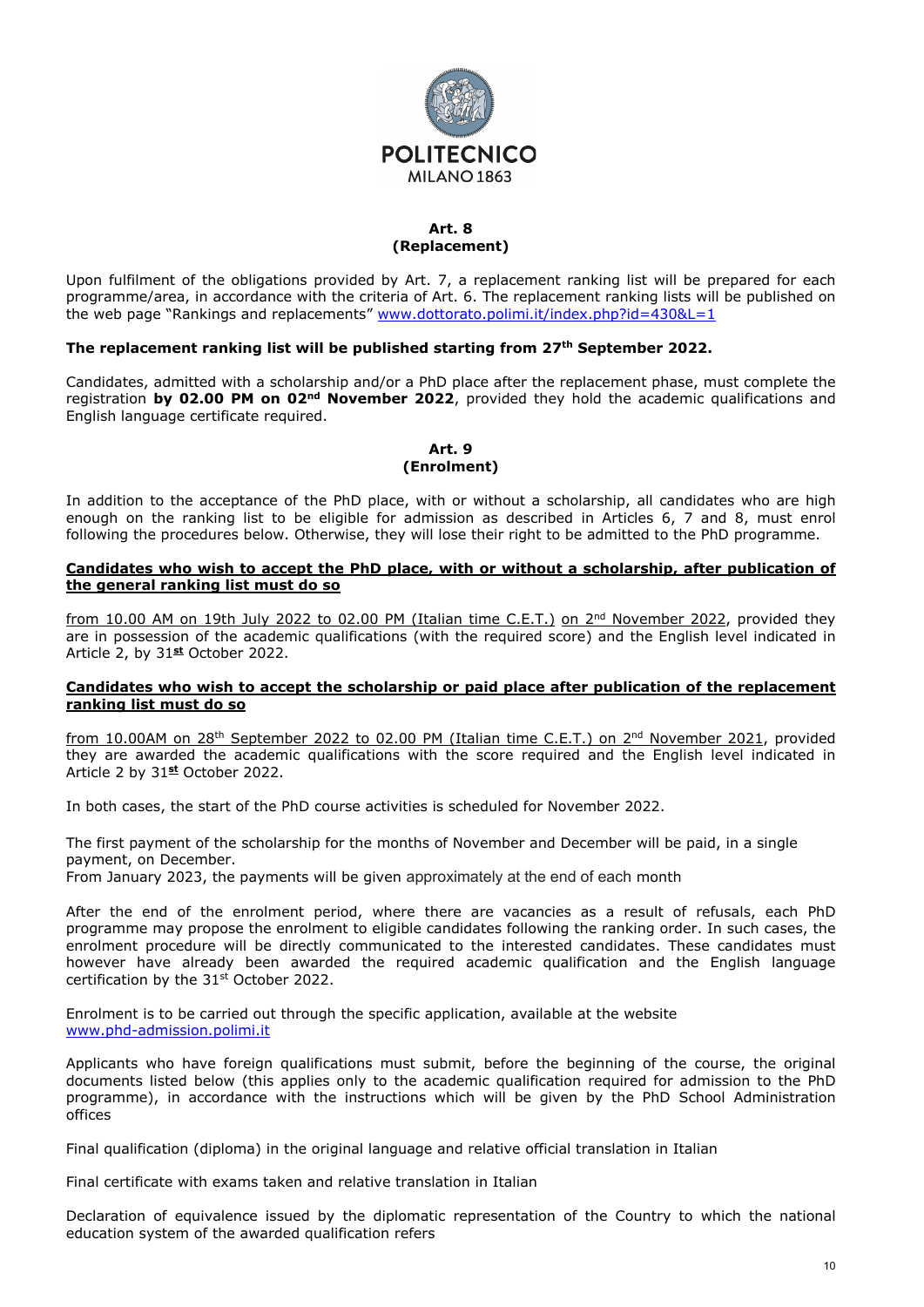

or certificate issued by ENIC-NARIC centers (Statement of verification) or

Diploma Supplement in English

For PhD candidates with a scholarship, the regional fee, the stamp duties and insurance costs will be withheld each year, from the first monthly grant. This amount is established on a yearly basis. For the academic year 2022-2023, this amount is equal to Euro 165.59, unless there are changes in national and regional legislation.

PhD students without a scholarship, for the first enrolment and for enrolment in the following years, will be required to pay the amount mentioned above.

The method of award of a PhD is illustrated in the [Politecnico di Milano PhD Regulations](https://www.dottorato.polimi.it/fileadmin/user_upload/Regolamenti/Phd_Regulations_ENG.pdf).

### **Art. 10 (Reference to the law)**

Any issues that are not expressly covered by this call, shall be regulated by the provisions set out in Law n. 398 dated 30.11.1989, Law n. 240 dated 30.12.2010 and in the MIUR Decree "Regulations containing the procedures for accreditation of PhD venues and programmes and criteria for the establishment of PhD programmes by accredited bodies" No. 226 dated 14/12/2021, in the [Politecnico di Milano PhD Regulations,](http://www.dottorato.polimi.it/fileadmin/files/dottorato/normativa/Regolamento_Dottorato_di_ricerca_2015.pdf) in the Regulations regarding University industrial property, and in other applicable provisions.

In accordance with Article 5 of the Law n. 241 dated 7 August 1990, as amended and supplemented, the Manager of the Procedure for this call is Dr. Fabrizio Buttò.

For further information, the interested persons can contact the PhD Students Registrar's Office via e-mail at the address [internationalphd@polimi.it](mailto:internationalphd@polimi.it)

This call will be published on the website of the Politecnico di Milano and on Euraxess.

It may also be consulted on the web page "38<sup>th</sup> cycle of PhD programmes - 2022/2023" <https://www.dottorato.polimi.it/index.php?id=420&L=1>

Any changes or additions to the call will be published on the same web page.

#### **Art. 11 (Personal data protection)**

Pursuant to EU Regulation no. 679/2016, the candidates are informed that the processing of personal data they have supplied to the Politecnico di Milano is aimed solely at the completion of the selection and assignment of the position and/or scholarship of study indicated by this Call. The processing of data, for the recipient only, will be finalized also to the granting of the scholarship itself and for the purposes related to its management. The treatment will be carried out by the persons in charge of the procedure, including by the Politecnico di Milano Awarding Committee, with the use of computerized procedures, in the ways and within the limits necessary to pursue the aforementioned purposes, even in the event of any communication to third parties.

The provision of such data is necessary to verify the requirements for participation and the possession of securities and their failure to indicate may preclude such verification. Further data may be requested for the sole purpose of granting the grant. The data will be stored, in accordance with the provisions of current legislation, for a period not exceeding the necessary time to achieve the purposes for which they are processed.

The candidates have all the rights as referred on the third chapter of EU Regulation no. 679/2016, in particular, the right to access their personal data, to request correction, updating and cancellation, if incomplete, mistaken or collected in violation of the law, and to oppose to their processing for legitimate reasons.

Further information is available on the University website at [www.polimi.it/privacy](http://www.polimi.it/privacy)

Complaints can be filed with a specific request to the Responsible for the protection of personal data, point of contact: [privacy@polimi.it](mailto:privacy@polimi.it) .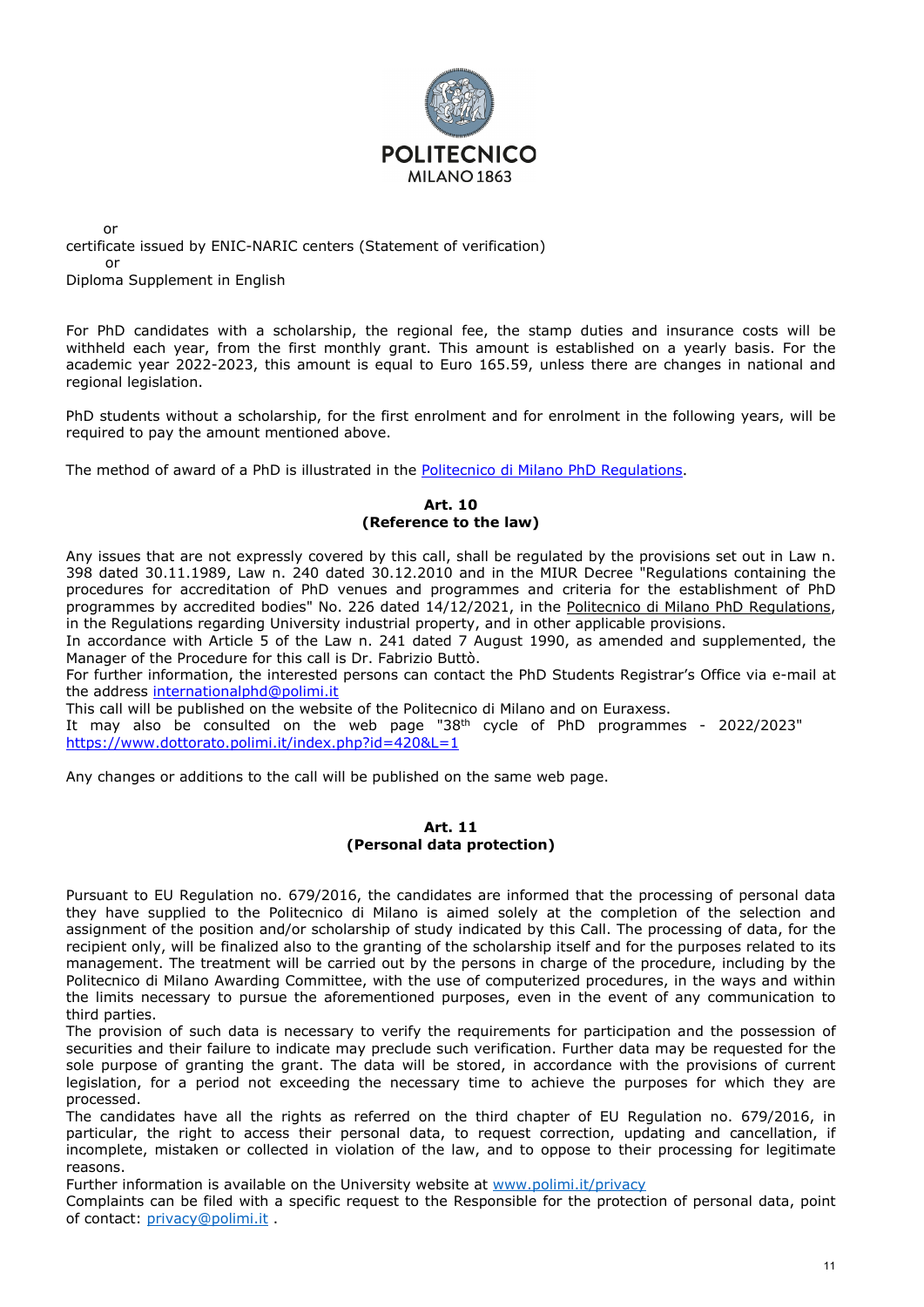

Data controller of the Politecnico di Milano is the General Manager delegated by the Rector pro-tempore contact: [dirgen@polimi.it](mailto:dirgen@polimi.it) .

> **THE RECTOR Prof. Ferruccio Resta**

Digital signature according to the Digital Administration Code